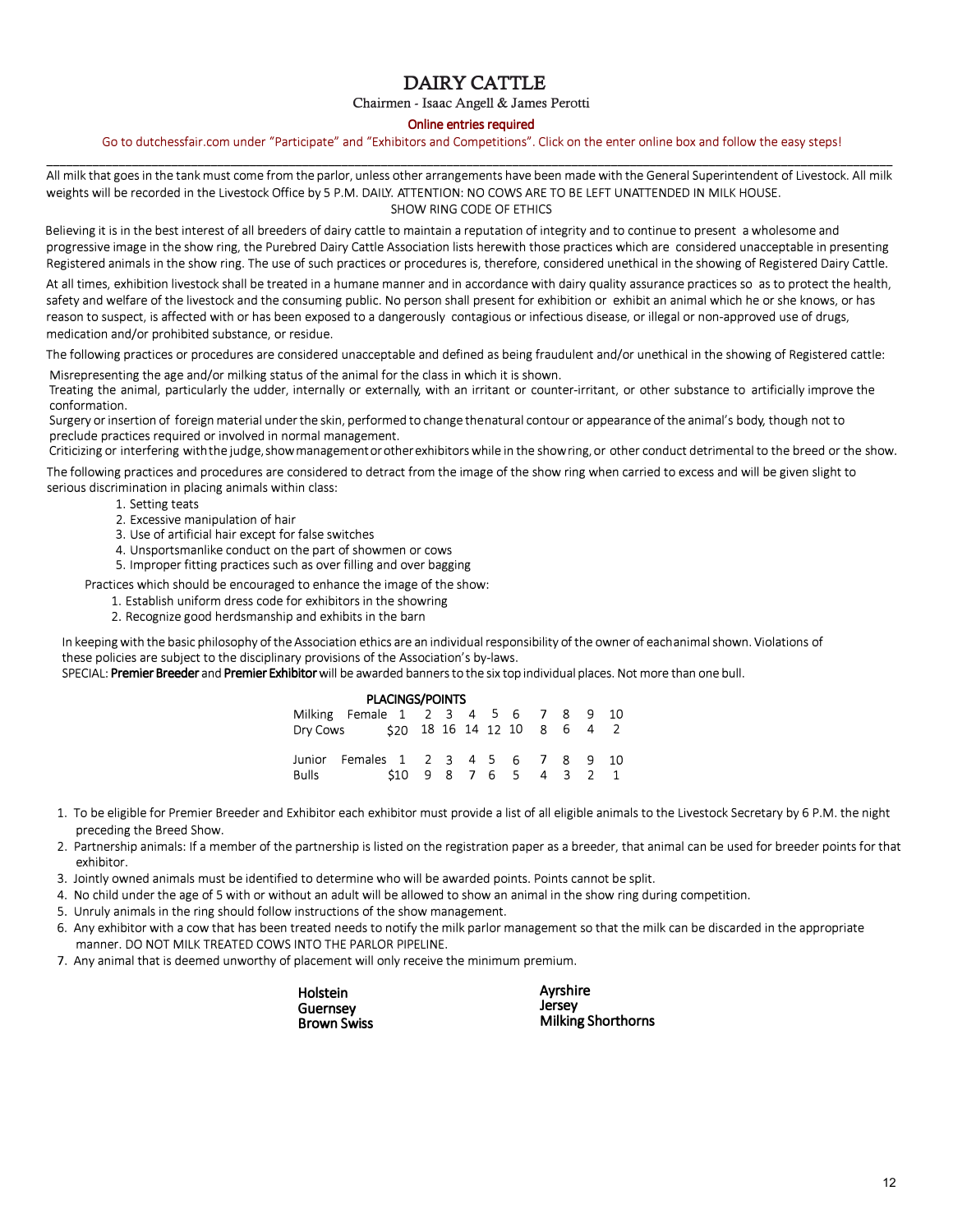### 1 2 3 4 5 6 7 8 9 10 \$70 60 50 40 30 20 18 15 13 12 Every animal after 10th place will receive \$10.00

The Grand Champion cow of each of the six Dairy Breeds receives a check for \$100 from the Dutchess County Dairy Committee, Inc.

**Open Dairy Show Thursday at 10am - Ayshire, Guernsey, Jersey** & Brown Swiss

**Open Dairy Show Friday at 10am - Milking Shorthorn & Holstein** 

**Entry Fee \$10.00 Individual** & **Group Fees.** Late entries will be accepted up to 24 hours prior to the starting time of the breed show for an additional \$50 per entry. Late entries will **not appear in the program.** 

1. BULL CALF, born on or after 9/1/2021

2. SPRING HEIFER CALF, born on or after3/1/2022 and over 4 months

- 3. WINTER HEIFER CALF, born 12/1/2021-2/29/2022.
- 4. FALL HEIFER CALF, born 9/1/21 through 11/30/21.
- 5. SUMMER YEARLING, born 6/1/2021-8/31/2021.
- 6. SPRING YEARLING, born 3/1/2021-5/31/2021
- 7. WINTER YEARLING, born 12/1/2020-2/28/2021.

8. FALL YEARLING, not in milk, born 9/1/2020-11/30/2020.

Rosettes will be awarded for the following:

Junior Champion Female

Reserve Junior Champion Female

Best Female Bred and Owned by Exhibitor under 2 years

- 9. JUNIOR GET-OF-SIRE, 3 animals under 2 years, not in milk, of any one SIRE. Each exhibitor is limited to one group entry sired by the same bull. At least one animal must be owned by exhibitor.
- 10. JUNIOR BEST THREE FEMALES, under 2 years, not in milk, bred and at least one owned by exhibitor. (One entry per exhibitor.)

Any cow deemed unworthy of placement will only receive the minimum premium at the discretion of show management.

### **Cow Class Premium Schedule - Dairy Classes 11-22**

|  |  |  | Animals 1st 2nd 3rd 4th 5th 6th 7th 8th 9th 10th                     |  |  |  |
|--|--|--|----------------------------------------------------------------------|--|--|--|
|  |  |  | In Class Place Place Place Place Place Place Place Place Place Place |  |  |  |
|  |  |  |                                                                      |  |  |  |

| ᅩ              | ە∠دڊ |       |    |     |    |    |    |    |    |    |
|----------------|------|-------|----|-----|----|----|----|----|----|----|
| 2              | 179  | - 149 |    |     |    |    |    |    |    |    |
| 3              | 130  | 109   | 89 |     |    |    |    |    |    |    |
| 4              | 97   | 87    | 77 | 67  |    |    |    |    |    |    |
| 5              | 86   | 76    | 66 | 55  | 45 |    |    |    |    |    |
| 6              | 80   | 70    | 60 | SO. | 39 | 29 |    |    |    |    |
| $\overline{7}$ | 77   | 66    | 56 | 46  | 36 | 26 | 21 |    |    |    |
| 8              | 74   | 64    | 54 | 43  | 33 | 23 | 20 | 17 |    |    |
| 9              | 72   | 62    | 52 | 41  | 31 | 21 | 19 | 16 | 14 |    |
| 10             | 70   | 60    | 50 | 40  | 30 | 20 | 18 | 15 | 13 | 12 |
|                |      |       |    |     |    |    |    |    |    |    |

Every animal after 10th place will receive \$10

- 11. DRY COW, 3 & 4 years, born on or after 9/1/2018-9/1/2019.
- 12. DRY AGED COW, 5 years or over, born before 9/1/2017.
- 13. MILKING SR. YEARLING, born after 9/1/2020.
- 14. JUNIOR, 2 year old, 3/1/2020-8/31/2020.
- 15. SENIOR, 2 year old, 9/1/2019-2/28/2020.
- 16. JR. THREE YEAR OLD, 3/1/2019-8/31/2019.
- 17. cow, SENIOR THREE YEAR OLD, 9/1/2018-2/28/2019. Rosettes will be awarded for the following: Intermediate Champion

Reserve Intermediate Champion

- 18. COW, 4 years old and under 5 years, 9/1/2017-8/31/2018.
- 19. COW, 5 years old and under 6 years, 9/1/2016 8/31/2017
- 20. AGED COW, 6 years old or over, born before 9/1/2016.
- 21. HOLSTEIN TYPE AND PRODUCTION CLASS-Production certificate must be available at time of showing. Lifetime total will be submitted on entry blank. Longtime production cows. Cow which has produced 125,000 Lbs. of milk. Certified DHIA records in lieu of breed association certification will be acceptable. Cows entered in this class may not be shown in their respective dry or milking class.
- 22. OTHER BREEDS TYPE AND PRODUCTION CLASS Production certificate must be available at time of showing. Lifetime total will be submitted on entry blank. Long time production cows-Cow which has produced 100,000 lbs. of milk. Certified DHIA records in lieu of breed association certification will be acceptable. Cows entered in this class may not be shown in their respective dry or milking class.

Rosettes will be awarded for the following:

Senior Champion Female

Reserve Senior Champion Female

Grand Champion Female

Reserve Grand Champion Female

Best Udder of Breed

Best Female Bred and Owned by Exhibitor over 2 years **GROUP CLASSES �10.00 ENTRY**

- 23. PRODUCE OF DAM-2 animals
- 24. DAUGHTER AND DAM
- 25. GET-OF-SIRE, 3 animals of any one SIRE, 2 years or older. Sire must be named. Each exhibitor is limited to one group entry sired by the same bull. At least two animals to be owned by exhibitor.
- 26. BEST THREE FEMALES OVER 2 YEARS, calved at least once, bred andatleastone owned by exhibitor. (One entry per exhibitor.)
- 27. DAIRY HERD-three cows, 2 years old or older, owned by exhibitor. (One entry per exhibitor.)
- 28. EXHIBITOR'S HERD, 2 animals 2 years or over, 2 animals under2 years. and one animal any age.All to be owned by one exhibitor.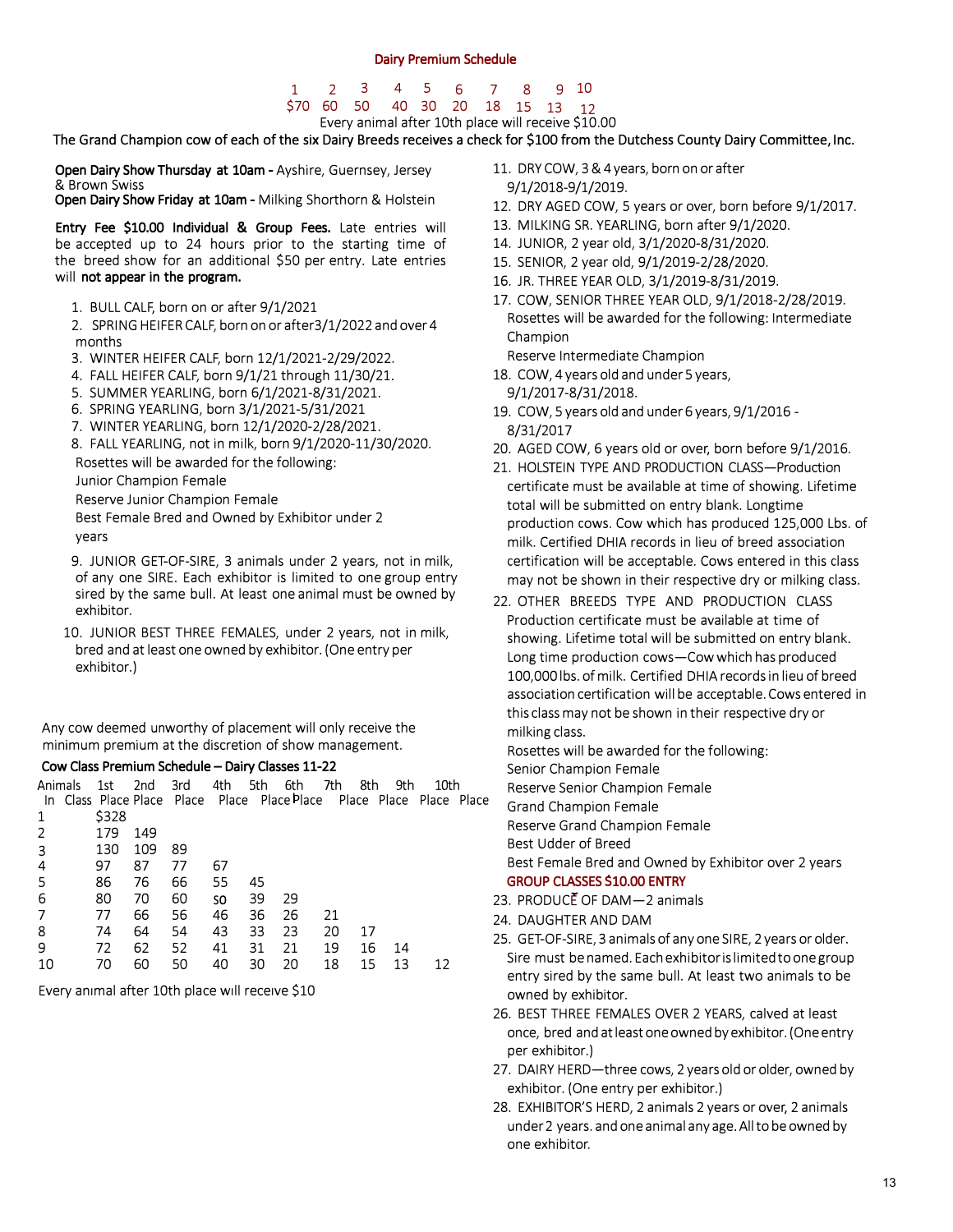## **JUNIOR DAIRY SHOW**  Wedneday@ 10am **Entry Fee \$2.00 Per Class**

Late entries will be accepted until Tuesday, 8/23 by noon for an additional \$20 per entry. Late entries will not appear in the program.

#### **GENERAL RULES**

- 1. All General Livestock Rules apply to the Junior Dairy Show.
- 2. Open to ages between 5 yrs. and 21 yrs.
- 3. **Each entry must be shown by Jr.Exhibitor who entered the animal.**
- 4. **No Jr. Exhibitor can show more than 2 entries.**
- 5. All participants will receive a minimum of \$20.00.
- 6. **ALL ENTRIES MUST BE MADE AT THE LIVESTOCK OFFICE BY 10AM ON TUESDAY, OPENING DAY OF THE FAIR. LATE ENTRY FEE APPLY AFTER 10am TUESDAY.**

#### **JR. DAIRY PREMIUM SCHEDULE Placings**

1 2 3 4 5 \$40 35 30 25 20 Every animal after 5th place will receive \$20

- 1. SPRING HEIFER CALF, born on or after 3/1/2022 and over 4 mos. old
- 2. WINTER HEIFER CALF, born 12/1/2021- 2/29/2022
- 3. FALL HEIFER CALF, born 9/1/2021 11/30/2021
- 4. SUMMER YEARLING, born 6/1/2021- 8/31/2021
- 5. SPRING YEARLING, born 3/1/2021 5/31/2021
- 6. WINTER YEARLING, born 12/1/2020 2/28/2021
- 7. FALL YEARLING, born 9/1/2020 11/30/2020

### **\*\*NEW for 2022 - Little Britches Show\*\***

Class number 1 - Dairy Youth Showmanship - Saturday at 10am - Livestock Pavilion

Rules:

- o No entry fee required.
- o Open to all ages under 5 years old, accompanied by a responsible adult.
- o Open to all Dairy breeds 12/1/21 or younger.
- o All participants will receive \$5 and a rosette.
- o All entries to be made online or at the Livestock office by noon on Friday.

#### **DAIRY YOUTH SHOWMANSHIP - Saturday at 10am**

#### **No Entry Fee- \*\*Will automatically be entered when placing an entry in the Junior Dairy Show\*\***

General Rules:

- 1. All General Livestock Rules apply to the Dairy Youth Showmanship.
- 2. Open to ages between 5 yrs. to 21 yrs. from any county as of show date.
- 3. All participants will receive \$5.00.
- 4. All entries must be made online or at the Livestock office by Junior Dairy Show deadline. NO EXCEPTIONS!
- 5. There will be several classes and will be evenly divided after the entries are received.
- 6. Participants must use junior animals. No senior yearling in milk or cow will be accepted.
- 7. No exhibitor substitution.

**Jr. Ayrshire Jr. Brown Swiss Jr. Guernsey Jr. Holstein Jr. Jersey Jr. Milking Shorthorn**